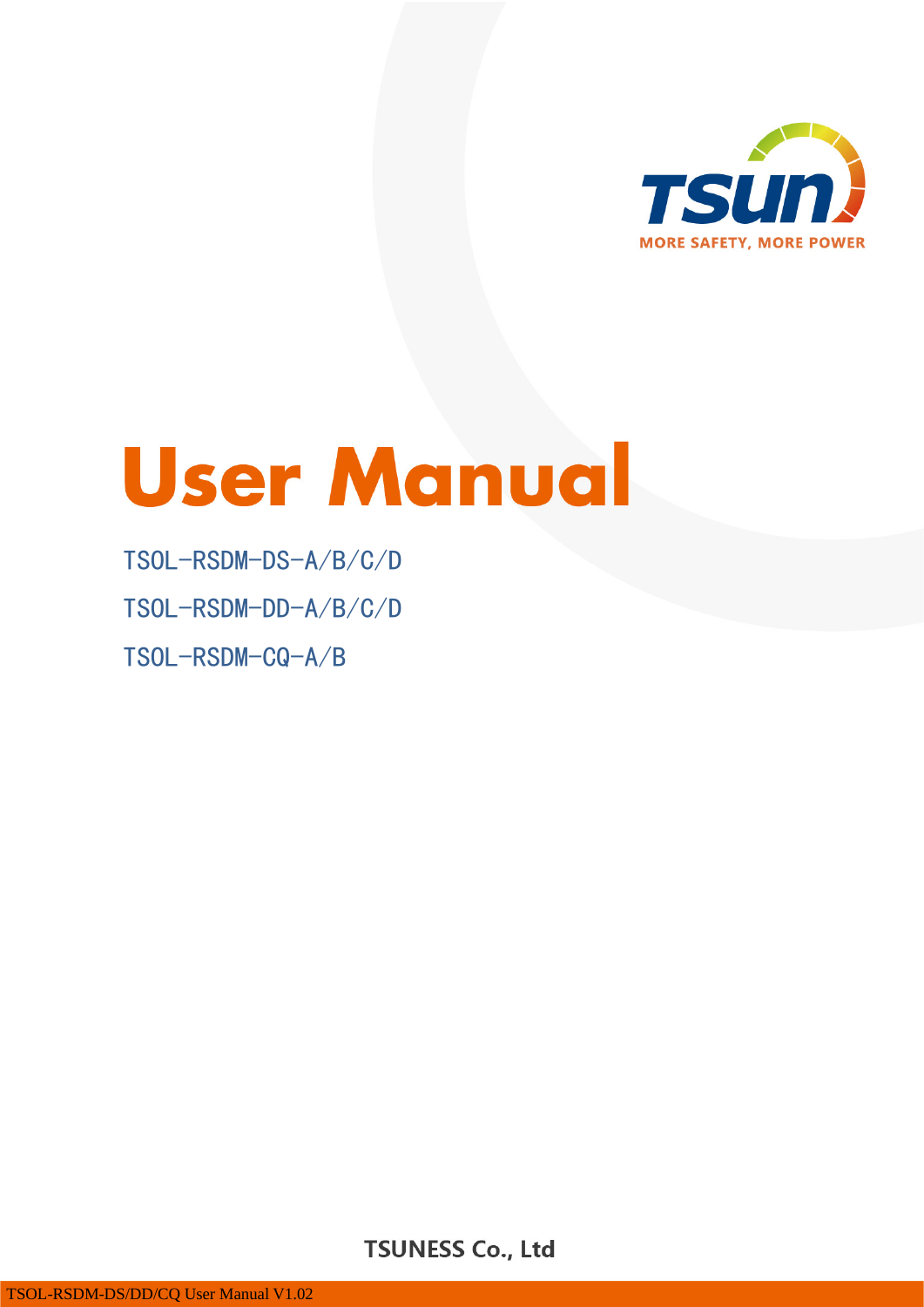## **Content**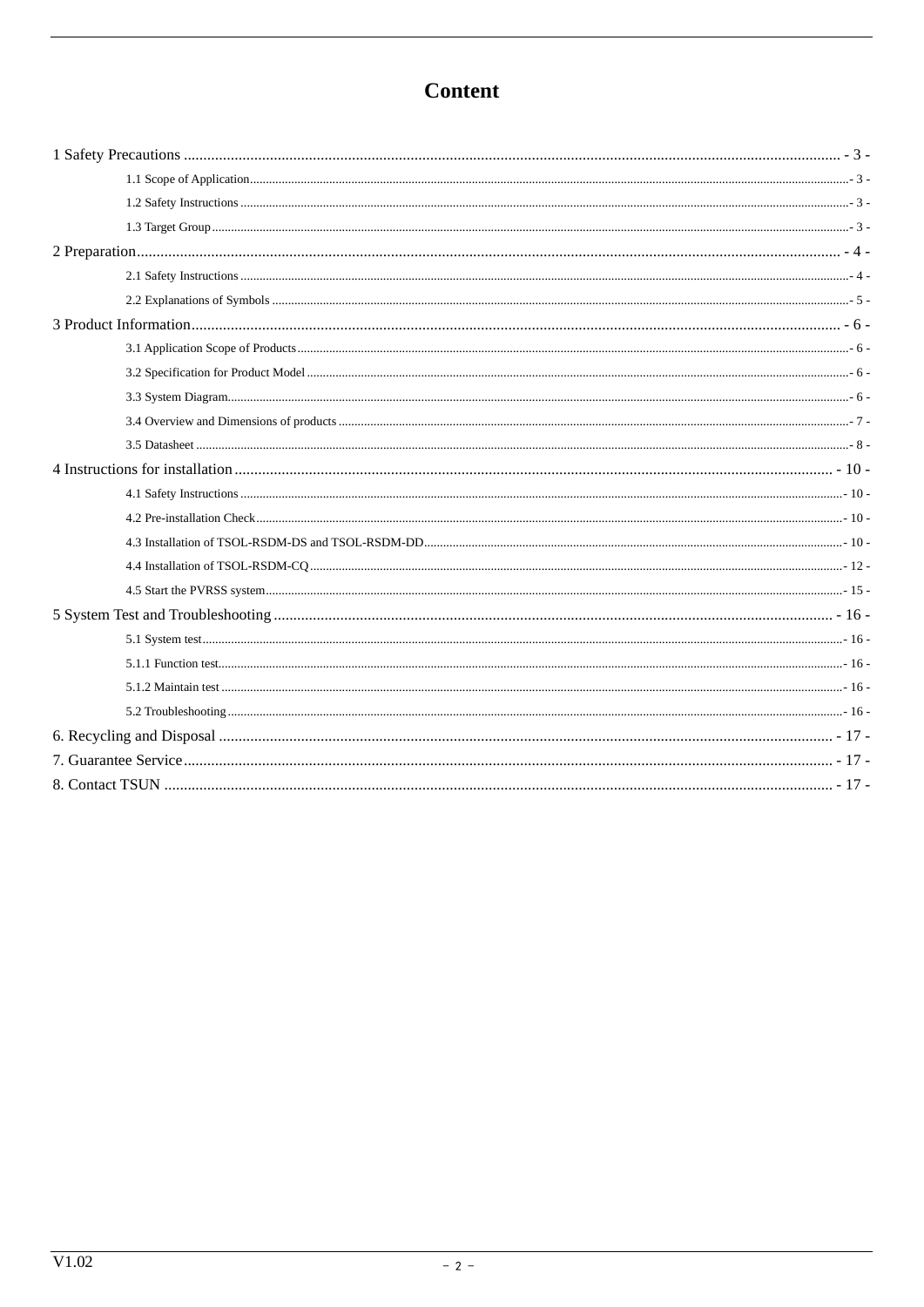# <span id="page-2-0"></span>**1 Safety Precautions**

## <span id="page-2-1"></span>**1.1 Scope of Application**

This User Manual describes instructions and detailed procedures for installing, operating, maintaining, and troubleshooting of the following TSUN PV Rapid Shutdown Equipment (PVRSE):

TSOL-RSDM-DS-A TSOL-RSDM-DS-B TSOL-RSDM-DS-C TSOL-RSDM-DS-D TSOL-RSDM-DD-A TSOL-RSDM-DD-B TSOL-RSDM-DD-C TSOL-RSDM-DD-D TSOL-RSDM-CQ-A TSOL-RSDM-CQ-B

Please keep this manual all time available in case of emergency.

## <span id="page-2-2"></span>**1.2 Safety Instructions**

| <b>DANGER</b>                                                                           |
|-----------------------------------------------------------------------------------------|
| . DANGER indicates a hazardous situation which, if not avoided, will result in death or |
| serious injury.                                                                         |
| <b>WARNING</b>                                                                          |
| WARNING indicates a hazardous situation which, if not avoided, can result in death or   |
| serious injury or moderate injury.                                                      |
| <b>CAUTION</b>                                                                          |
| • CAUTION indicates a hazardous condition which, if not avoided, can result in minor or |
| moderate injury.                                                                        |
| <b>W</b> NOTICE                                                                         |
| NOTICE indicates a situation that can result in potential damage, if not avoided.       |

## <span id="page-2-3"></span>**1.3 Target Group**

Only qualified electricians who have read and fully understood all safety regulations contained in this manual can install, maintain and repair the PV rapid shutdown equipment.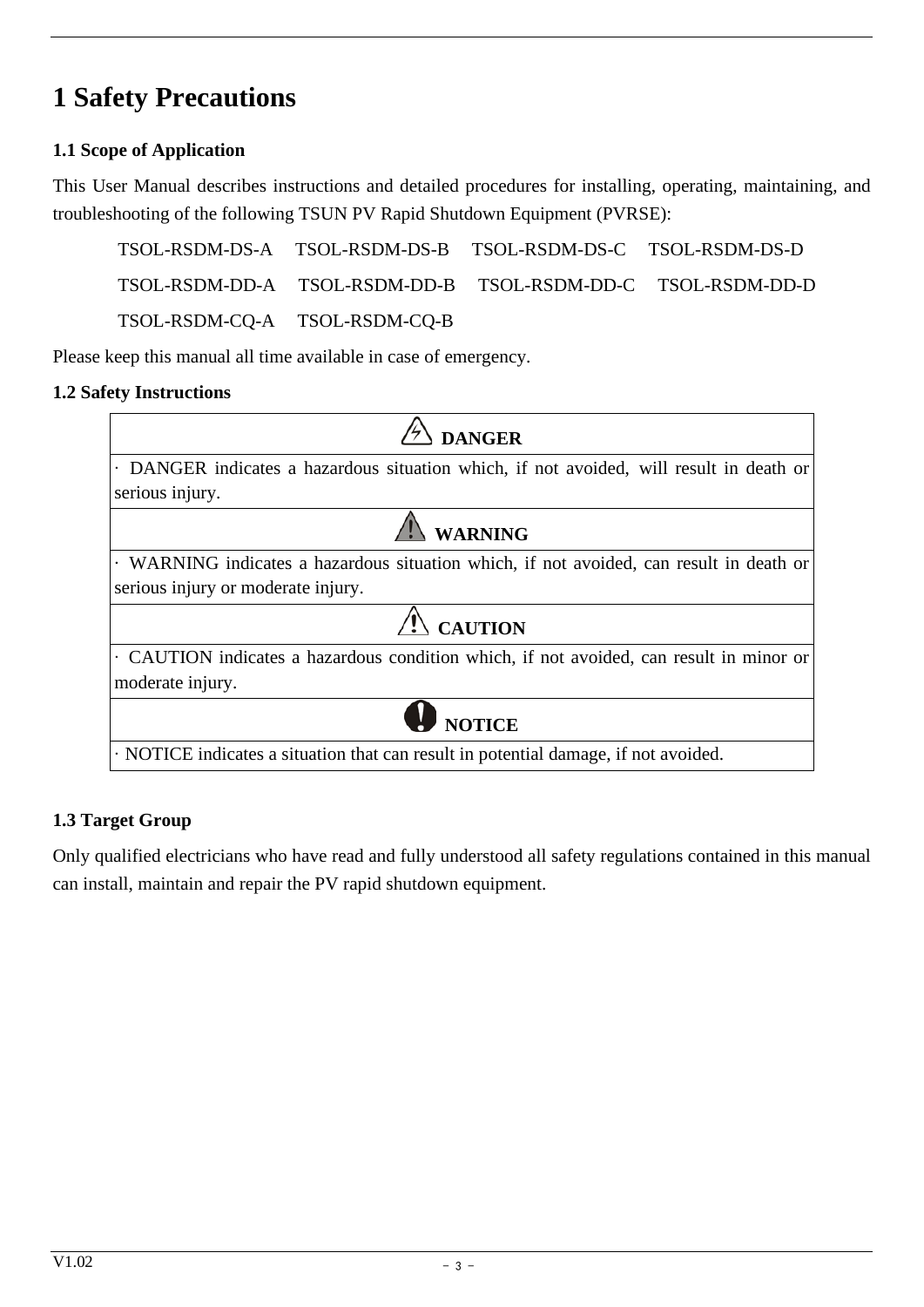# <span id="page-3-0"></span>**2 Preparation**

#### <span id="page-3-1"></span>**2.1 Safety Instructions**

# **DANGER**

· Do not disconnect TSOL-RSDM while the PVRSS is working. There is possibility of dying due to electrical shock and high voltage.

· To prevent risk of electric shock during installation and maintenance, please make sure that TSOL-RSDM-CQ or any other control unit, such as the DC switch of inverter, are turned off.

# **WARNING**

·The installation, service, recycling and disposal of the PVRSS must be performed by qualified personnel only in compliance with national and local standards and regulations.

·Any unauthorized actions including modification of product functionality of any form may cause lethal hazard to the operator, third parties, the units or their property. TSUN is not responsible for the loss and these warranty claims.

·While TSOL-RSDM-DS or TSOL-RSDM-DD are used without TSOL-RSDM-CQ, be sure that this photovoltaic rapid shutdown equipment (PVRSE) does not perform all of the functions of a complete photovoltaic rapid shutdown system (PVRSS). This PVRSE must be installed with other equipment to form a complete PVRSS that meets the requirements of NEC (NFPA 70) section 690.12 for controlled conductors outside the array. Other equipment installed in or on this PV system may adversely affect the operation of the PVRSS. It is the responsibility of the installer to ensure that the completed PV system meets the rapid shut down functional requirements. This equipment must be installed according to the manufacturer's installation instructions.

·While TSOL-RSDM-DS or TSOL-RSDM-DD are used with TSOL-RSDM-CQ, be sure that this photovoltaic rapid shutdown system (PVRSS) incorporates one or more pieces of equipment that exercise the rapid shutdown control of PV system conductors required by section 690.12 of the NEC (NFPA 70). other equipment installed in or on this PV system may adversely affect the operation of this PVRSS. it is the responsibility of the installer to ensure that the completed PV system meets the applicable rapid shut down functional requirements. this equipment must be installed according to the manufacturer's installation instructions.

# **CAUTION**

·The TSOL-RSDM-DS or TSOL-RSDM-DD will become hot during operation. Please do not touch the surface during or shortly after operation.

·Risk of damage due to improper modifications.

·All electrical installations must be done in accordance with the National Wiring Rules of Standard and local code.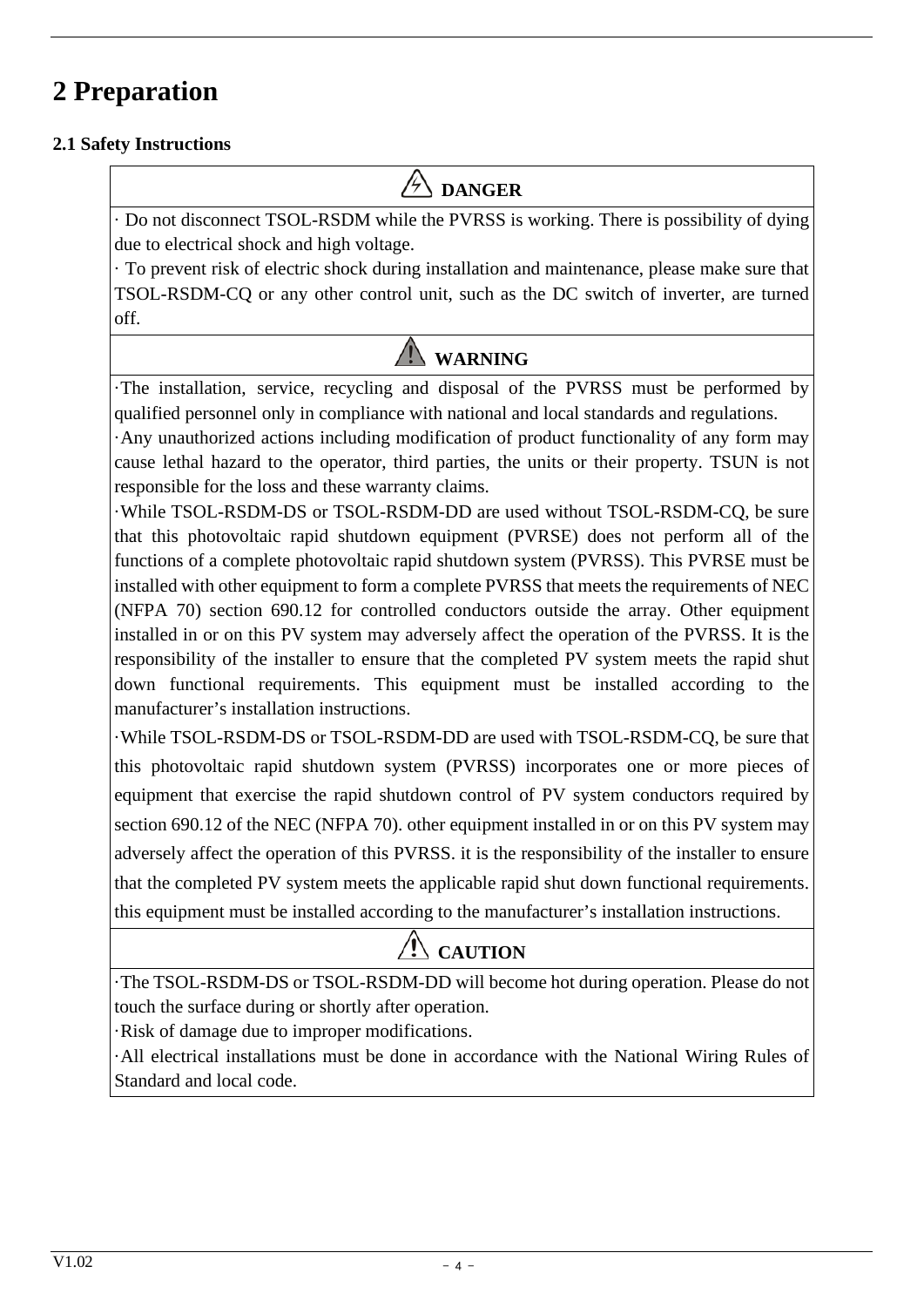## <span id="page-4-0"></span>**2.2 Explanations of Symbols**

| <b>Symbol</b> | <b>Description</b>                                                                                                                                                             |
|---------------|--------------------------------------------------------------------------------------------------------------------------------------------------------------------------------|
|               | Danger of high electrical voltage<br>This device is connected in series to the solar inverter, thus all work to the<br>PVRSE shall only be carried out by qualified personnel. |
|               | Danger of hot surface<br>The components inside the PVRSE will release a lot of heat during<br>operation. Do not touch the surface during operating.                            |
|               | <b>Read the User Manual First</b><br>Please read the User Manual first before the installation and operation.                                                                  |
|               | <b>Recycling and Disposal</b><br>This device SHALL NOT be disposed of in residential waste.                                                                                    |
| <b>RoSH</b>   | <b>RoSH Directive</b><br>This device complies the RoSH Directive.                                                                                                              |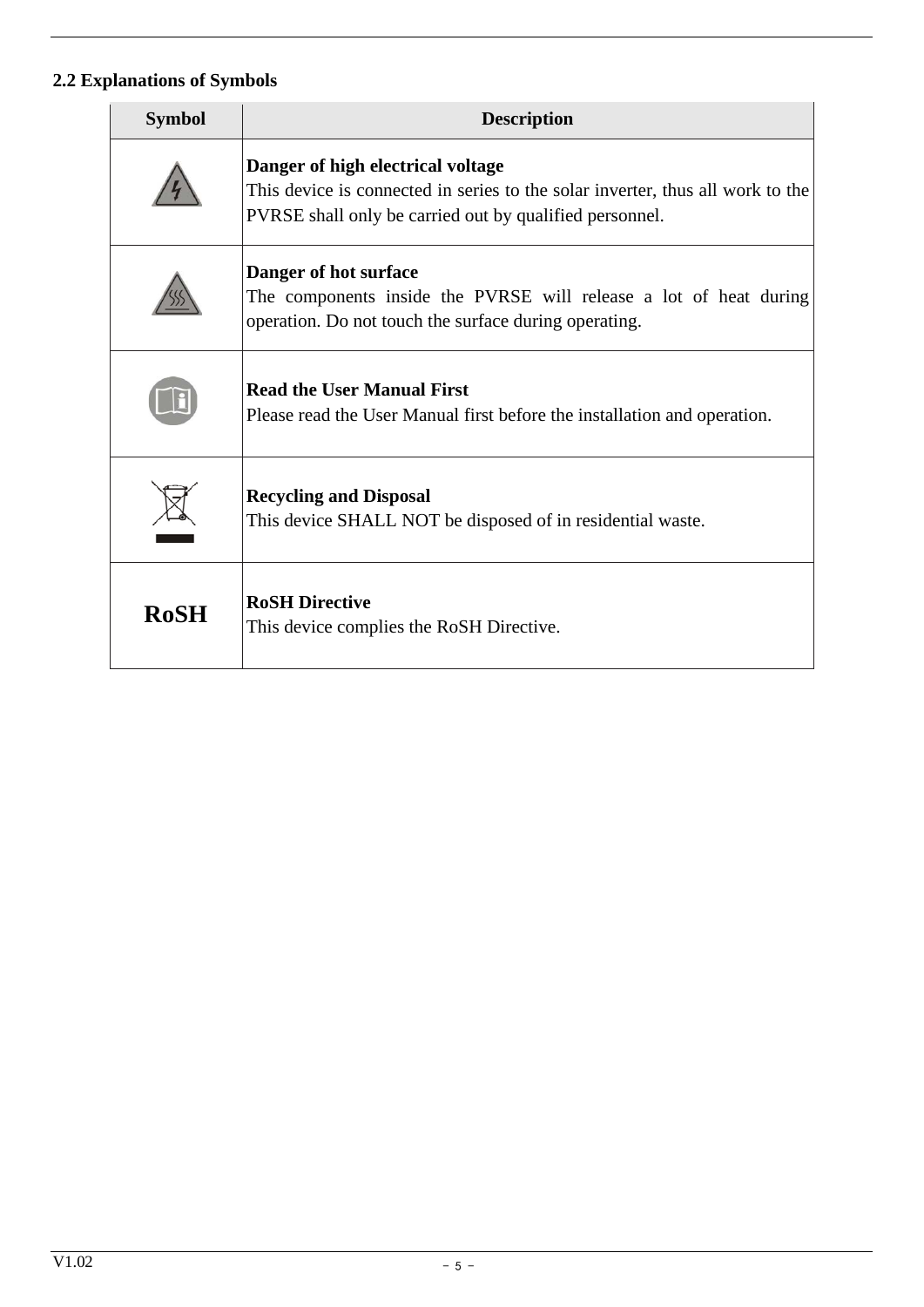## <span id="page-5-0"></span>**3 Product Information**

## <span id="page-5-1"></span>**3.1 Application Scope of Products**

TSOL-RSDM series Rapid Shutdown System is a fast shut-off device developed according to NEC2020 regulations. It contains the rapid shutdown device (TSOL-RSDM-DS, TSOL-RSDM-DD) and the rapid shutdown controller (TSOL-RSDM-CQ). The Rapid Shutdown System operates one or two standard PV modules, eliminates the high voltage threat of PV system modules. In emergency situations such as fire, protect the personal safety of rescuers and avoid electric shock accidents.

#### <span id="page-5-2"></span>**3.2 Specification for Product Model**



- ① RSD: RSD represents for Rapid Shutdown.
- ② M: M represents for Module-level.
- ③ D/C: D represents for Rapid Shutdown Device; C represents for Rapid Shutdown Controller.
- ④ S/D/Q: S represents for one input; D represents for two inputs; Q represents for four inputs.
- ⑤ A/B/C/D: A, B, C, D represents for different configurations.

## <span id="page-5-3"></span>**3.3 System Diagram**

ĀČ









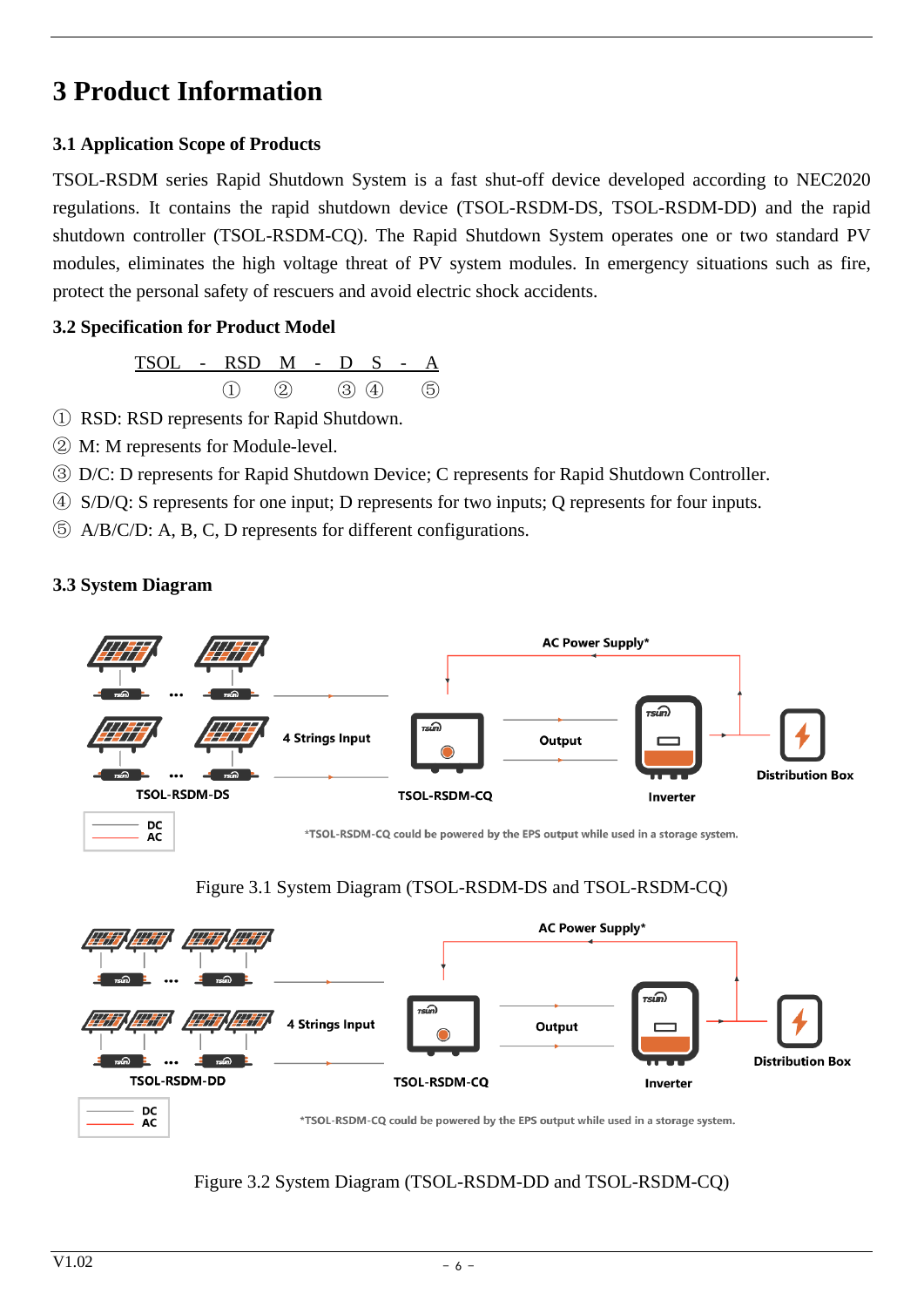#### <span id="page-6-0"></span>**3.4 Overview and Dimensions of products**

The dimensions of TSOL-RSDM-DS are shown in Figure 3.3&3.4&3.5.





The dimensions of TSOL-RSDM-DD are shown in Figure 3.6&3.7&3.8.



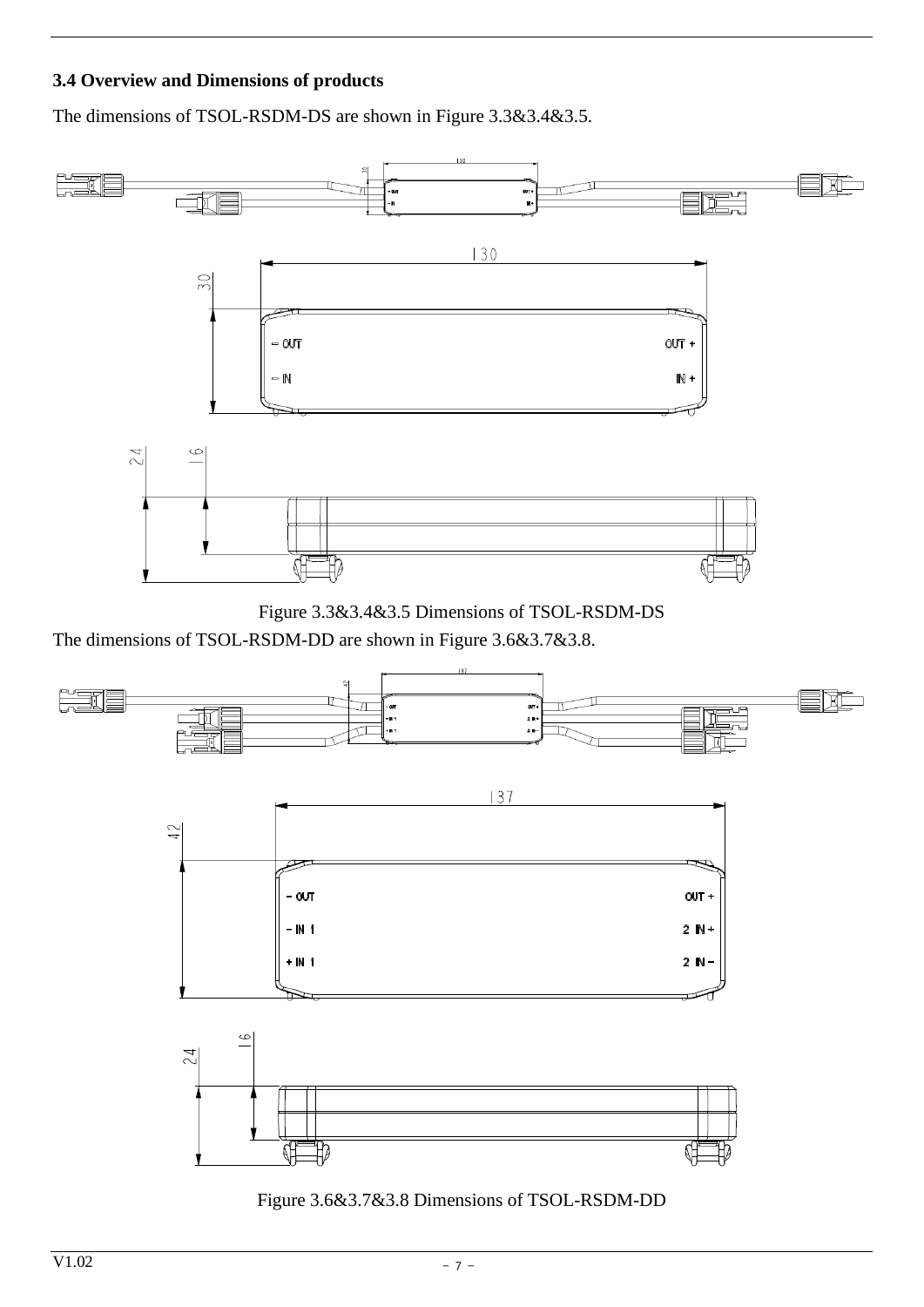The dimensions of TSOL-RSDM-CQ are shown in Figure 3.9&3.10&3.11.



Figure 3.9&3.10&3.11.5 Dimensions of TSOL-RSDM-CQ

#### <span id="page-7-0"></span>**3.5 Datasheet**

| <b>MODEL</b>                   | <b>TSOL-RSDM</b>                                    | <b>TSOL-RSDM</b> | <b>TSOL-RSDM</b> | <b>TSOL-RSDM</b> |
|--------------------------------|-----------------------------------------------------|------------------|------------------|------------------|
|                                | $-DS-A$                                             | $-DS-B$          | $-DS-C$          | $-DS-D$          |
| Max. DC Input Voltage [V]      | 80                                                  |                  |                  |                  |
| <b>MPPT</b> Voltage Range [V]  | $12 - 80$                                           |                  |                  |                  |
| Max. Short Circuit Current [A] | 20                                                  | 15               | 20               | 15               |
| Max. Continuous Current [A]    | 20                                                  | 15               | 20               | 15               |
| Max. System Voltage [V]        | 1500                                                | 1500             | 1000             | 1000             |
| Rapid Shutdown Time Limit [s]  | < 10                                                |                  |                  |                  |
| Cable Size / Length            | $4 \text{ mm}^2$ / 300 mm (Panel), 1200 mm (String) |                  |                  |                  |
| Operating Temperature [°C]     | $-40$ to $+80$                                      |                  |                  |                  |
| <b>Ingress Protection</b>      | Type 6P                                             |                  |                  |                  |
| Humidity                       | $0 - 100%$                                          |                  |                  |                  |
| Communication                  | <b>PLC</b>                                          |                  |                  |                  |
| <b>Overvoltage Category</b>    | $\mathbf{I}$                                        |                  |                  |                  |
| Mounting                       | Clip                                                |                  |                  |                  |
| Dimension $W^*H^*D$ [mm]       | $130 * 30 * 16$                                     |                  |                  |                  |
| Weight [g]                     | 250                                                 |                  |                  |                  |
| Connector                      | MC4 Compatible                                      |                  |                  |                  |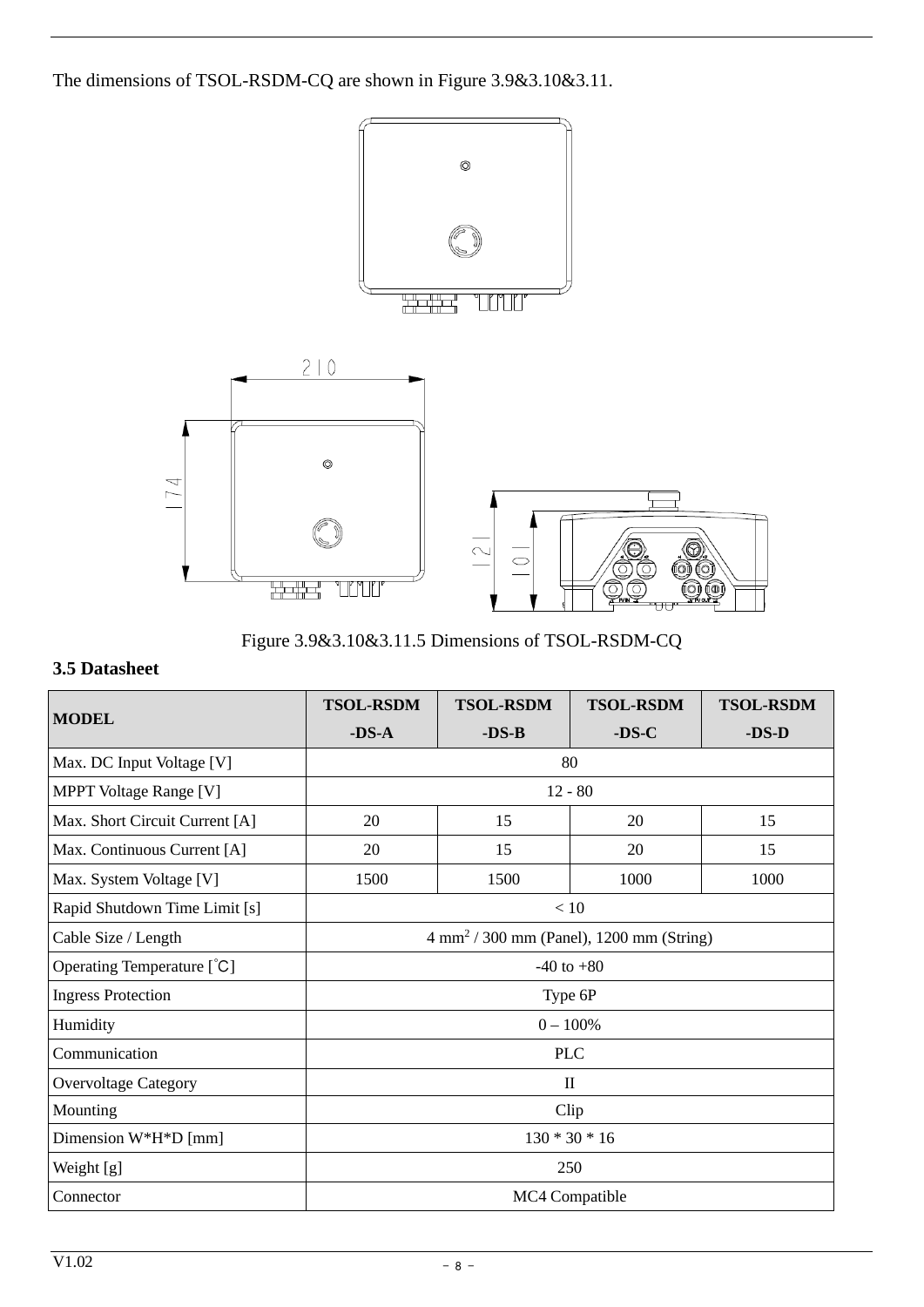|                                  | <b>TSOL-RSDM</b>                                            | <b>TSOL-RSDM</b> | <b>TSOL-RSDM</b> | <b>TSOL-RSDM</b> |
|----------------------------------|-------------------------------------------------------------|------------------|------------------|------------------|
| <b>MODEL</b>                     | $-DD-A$                                                     | $-DD-B$          | $-DD-C$          | $-DD-D$          |
| Max. DC Input Voltage [V]        | 80 / 80                                                     |                  |                  |                  |
| MPPT Voltage Range per Input [V] | $12 - 80$                                                   |                  |                  |                  |
| Max. Short Circuit Current [A]   | 20/20                                                       | 15/15            | 20/20            | $15/15$          |
| Max. Continuous Current [A]      | 20                                                          | 15               | 20               | 15               |
| Max. System Voltage [V]          | 1500                                                        | 1500             | 1000             | 1000             |
| Rapid Shutdown Time Limit [s]    | < 10                                                        |                  |                  |                  |
| Cable Size / Length              | $4 \text{ mm}^2 / 300 \text{ mm}$ (Panel), 1200 mm (String) |                  |                  |                  |
| Operating Temperature [°C]       | $-40$ to $+80$                                              |                  |                  |                  |
| <b>Ingress Protection</b>        | Type 6P                                                     |                  |                  |                  |
| Humidity                         | $0 - 100%$                                                  |                  |                  |                  |
| Communication                    | <b>PLC</b>                                                  |                  |                  |                  |
| <b>Overvoltage Category</b>      | $\mathbf{I}$                                                |                  |                  |                  |
| Mounting                         | Clip                                                        |                  |                  |                  |
| Dimension W*H*D [mm]             | $137 * 42 * 16$                                             |                  |                  |                  |
| Weight [g]                       | 450                                                         |                  |                  |                  |
| Connector                        | MC4 Compatible                                              |                  |                  |                  |

| <b>MODEL</b>                   | <b>TSOL-RSDM-CQ-A</b>                       | <b>TSOL-RSDM-CQ-B</b> |  |
|--------------------------------|---------------------------------------------|-----------------------|--|
| Max. DC Voltage [V]            | 1500                                        |                       |  |
| Max. Short Circuit Current [A] | 20<br>40                                    |                       |  |
| Max. Continuous Current [A]    | 20<br>40                                    |                       |  |
| AC Voltage Range [V]           | $85 - 264$                                  |                       |  |
| Frequency [Hz]                 | 50/60                                       |                       |  |
| Consumption [W]                | < 1                                         |                       |  |
| Operating Temperature [°C]     | $-30$ to $+55$                              |                       |  |
| <b>Ingress Protection</b>      | Type 4                                      |                       |  |
| Humidity                       | $0 - 100\%$                                 |                       |  |
| Communication                  | <b>PLC</b>                                  |                       |  |
| <b>Overvoltage Category</b>    | $\mathbf{I}$                                |                       |  |
| Mounting                       | Wall Mounted                                |                       |  |
| Dimension $W^*H^*D$ [mm]       | $210 * 174 * 121$                           |                       |  |
| Weight [g]                     | 1100                                        |                       |  |
| Connector                      | MC4 Compatible (DC), Plug-in Connector (AC) |                       |  |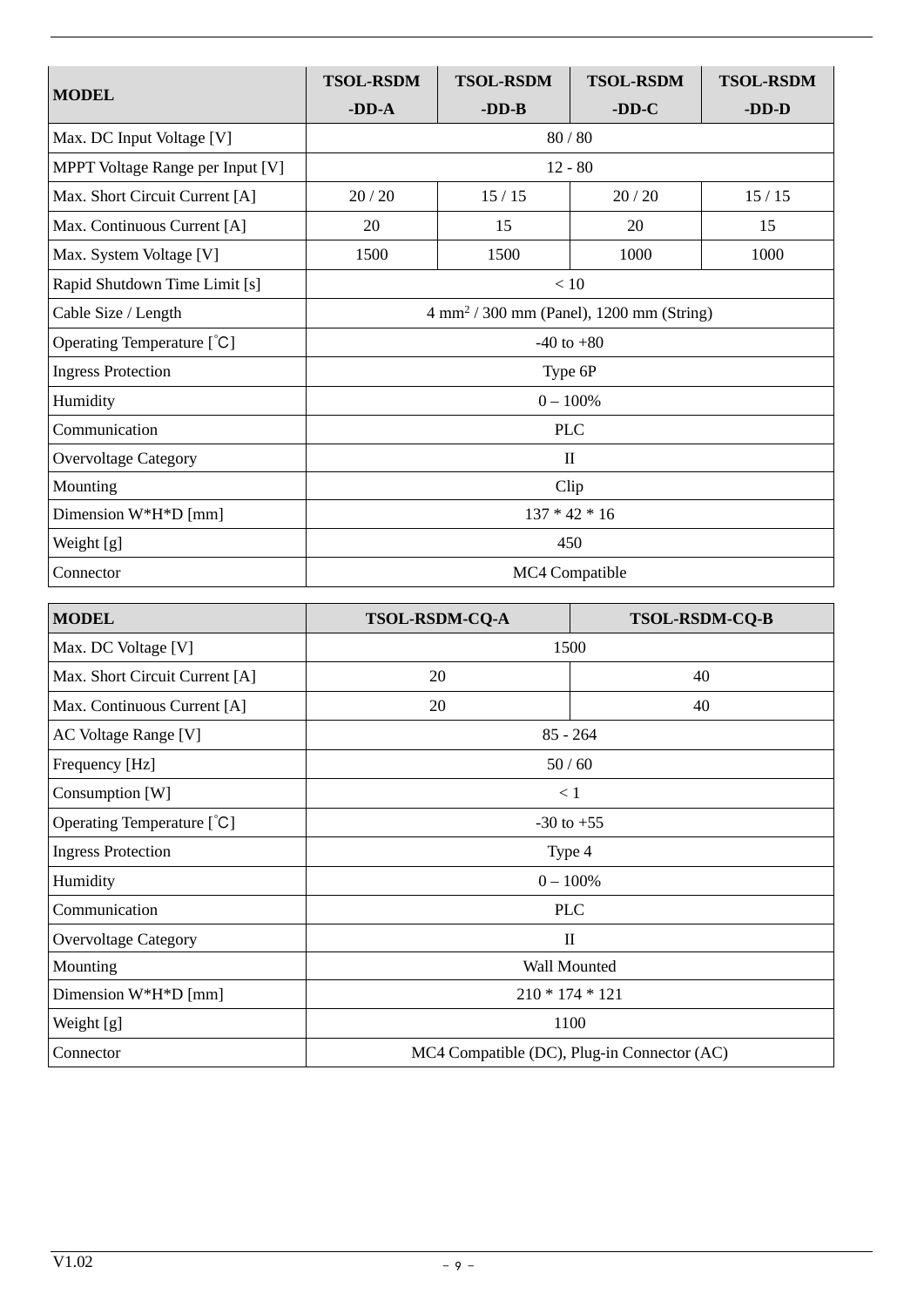## <span id="page-9-0"></span>**4 Instructions for installation**

#### <span id="page-9-1"></span>**4.1 Safety Instructions**

**DANGER** · To prevent risk of electric shock during installation and maintenance, please make sure that TSOL-RSDM-CQ or any other control unit, such as the DC switch of inverter, are turned off. **NOTICE**

·All electrical installations must be done in accordance with the National Wiring Rules of Standard and local code.

#### <span id="page-9-2"></span>**4.2 Pre-installation Check**

Although TSUN's products have surpassed stringent testing and are checked before they leave the factory, it is uncertain that the products may suffer damages during transportation. Please check the package for any obvious signs of damage, and if such evidence is present, do not open the package and contact your dealer as soon as possible.

#### <span id="page-9-3"></span>**4.3 Installation of TSOL-RSDM-DS and TSOL-RSDM-DD**

**WARNING**

·While TSOL-RSDM-DS or TSOL-RSDM-DD are used without TSOL-RSDM-CQ, be sure that this photovoltaic rapid shutdown equipment (PVRSE) does not perform all of the functions of a complete photovoltaic rapid shutdown system (PVRSS). This PVRSE must be installed with other equipment to form a complete PVRSS that meets the requirements of NEC (NFPA 70) section 690.12 for controlled conductors outside the array. Other equipment installed in or on this PV system may adversely affect the operation of the PVRSS. It is the responsibility of the installer to ensure that the completed PV system meets the rapid shut down functional requirements. This equipment must be installed according to the manufacturer's installation instructions.

1) Fix the rapid shutdown device (TSOL-RSDM-DD&TSOL-RSDM-DS) on the frame of solar module.

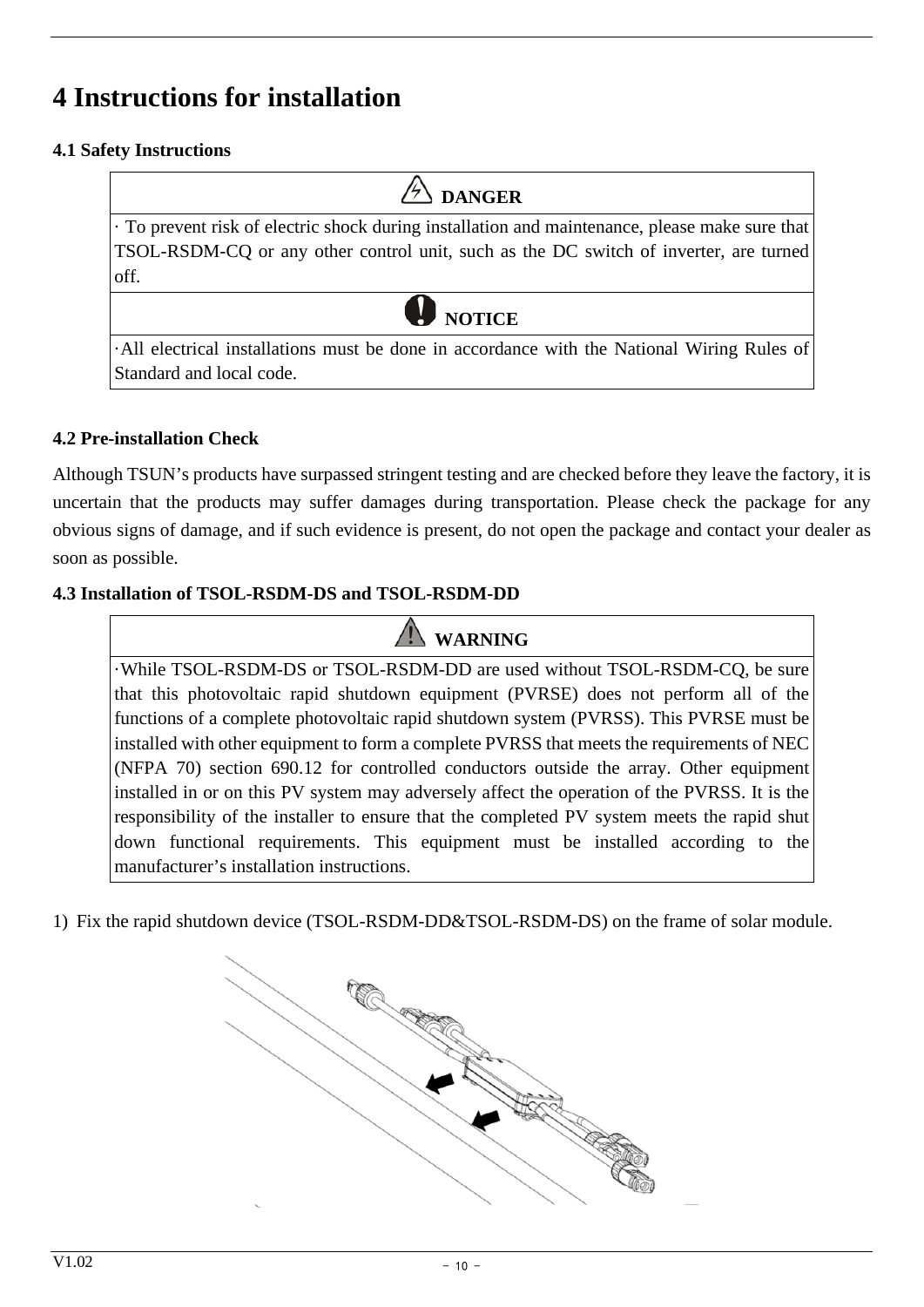

Figure 4.1&4.2 Fixing the Rapid Shutdown Device

2) Connect the input of rapid shutdown device to the solar module.



Figure 4.3 Connecting TSOL-RSDM-DS and solar module



Figure 4.4 Connecting TSOL-RSDM-DD and solar modules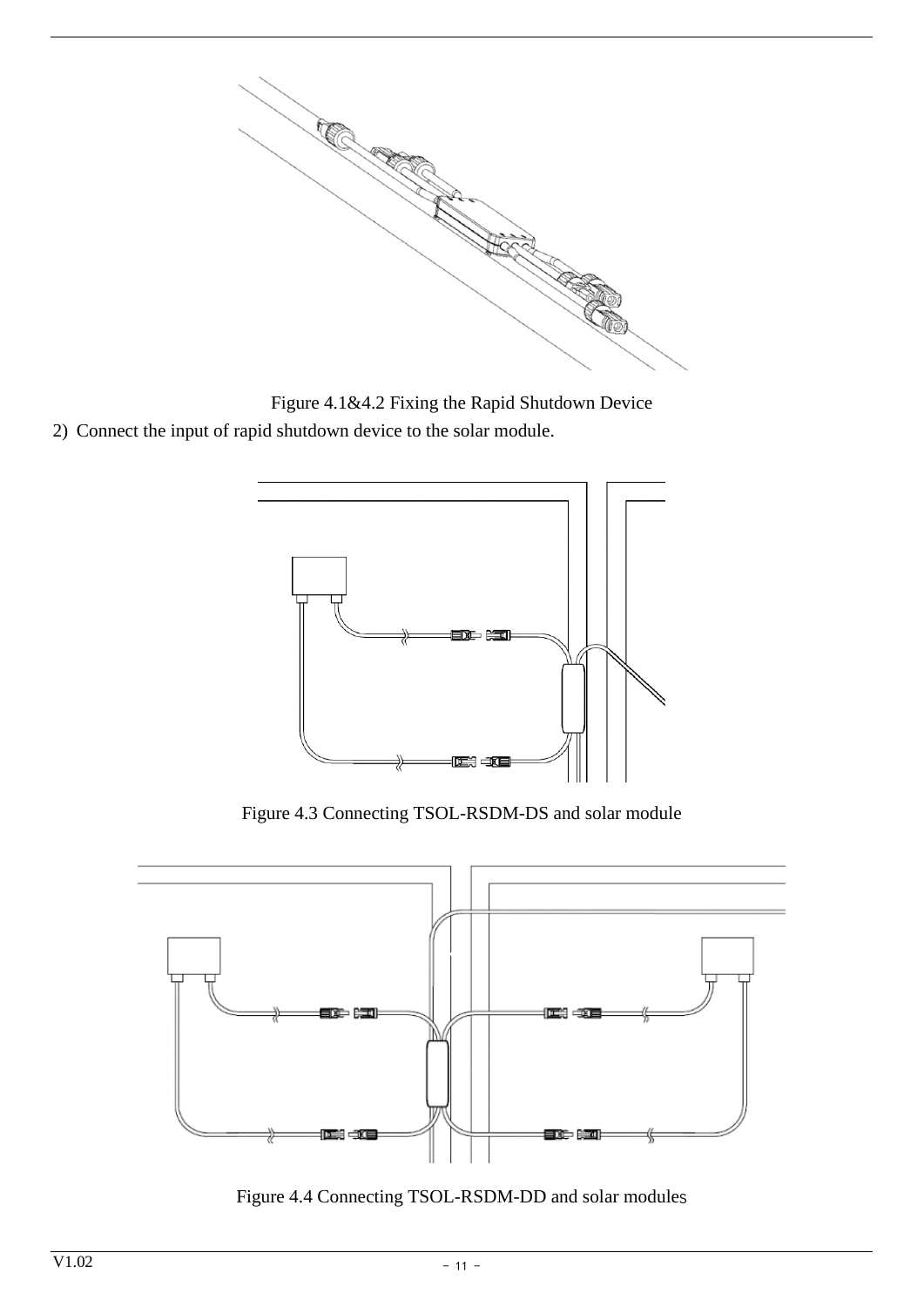3) Connect the outputs of all the rapid shutdown devices one after another.



Figure 4.5 Connecting Rapid Shutdown Device in Series

4) While TSOL-RSDM-DS or TSOL-RSDM-DD are used without TSOL-RSDM-CQ, connect each string of the rapid shutdown devices to the solar inverter.

## <span id="page-11-0"></span>**4.4 Installation of TSOL-RSDM-CQ**

# **WARNING**

·While TSOL-RSDM-DS or TSOL-RSDM-DD are used with TSOL-RSDM-CQ, be sure that this photovoltaic rapid shutdown system (PVRSS) incorporates one or more pieces of equipment that exercise the rapid shutdown control of PV system conductors required by section 690.12 of the NEC (NFPA 70). other equipment installed in or on this PV system may adversely affect the operation of this PVRSS. it is the responsibility of the installer to ensure that the completed PV system meets the applicable rapid shut down functional requirements. this equipment must be installed according to the manufacturer's installation instructions. ·Installers should determine the installation location of rapid shutdown controller according to local regulations.

1) Push out the bracket of the rapid shutdown controller. Fix the rapid shutdown controller (TSOL-RSDM-CQ) on the wall.

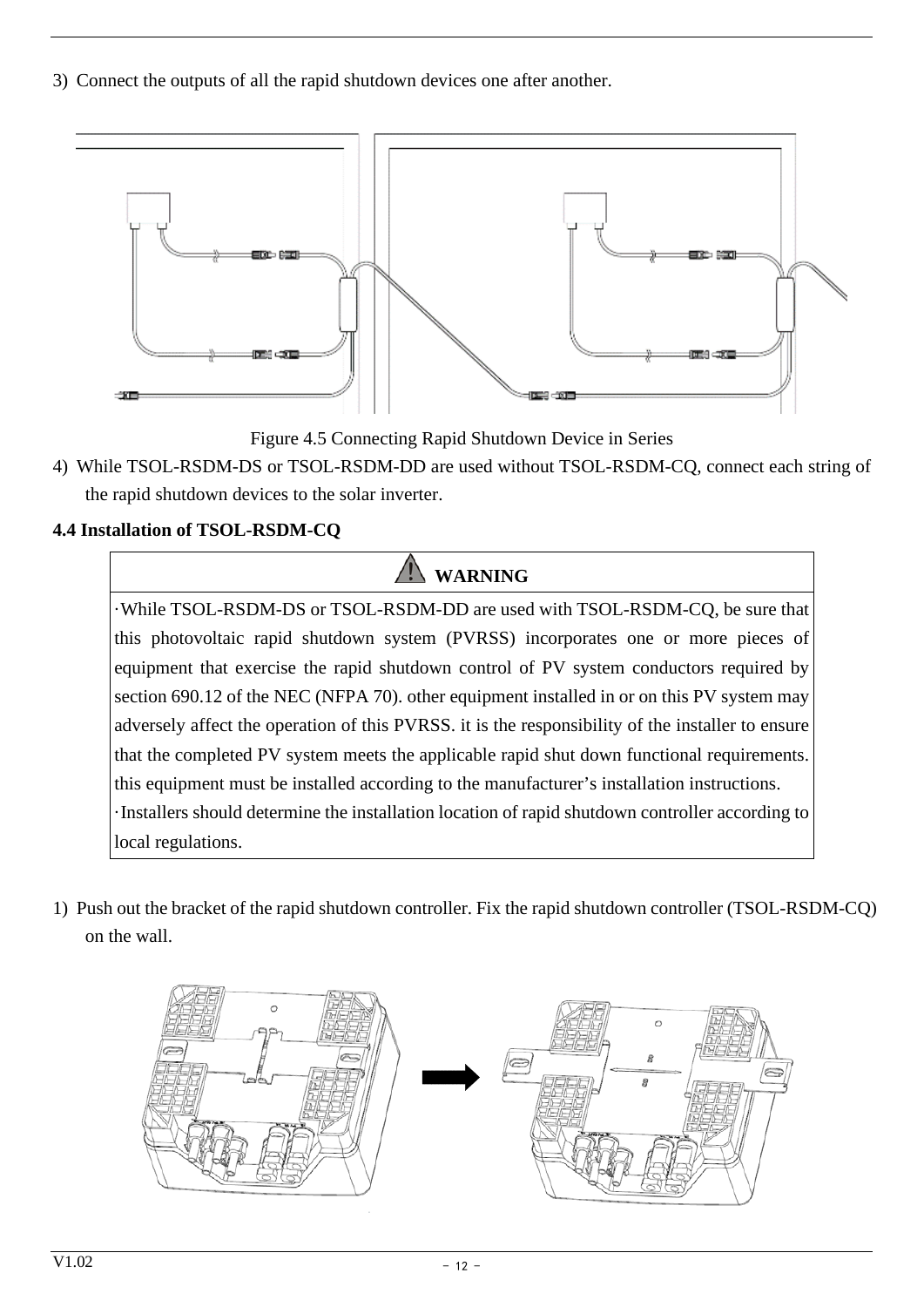

Figure 4.6&4.7 Fixing the Rapid Shutdown Controller

2)Connect the AC cable to the to the distribution box or another power source. The definition of the port is shown below:

| (Brown/Black):        | Live    |
|-----------------------|---------|
| (Blue/White):         | Neutral |
| (Yellow-Green/Green): | Ground  |



Figure 4.8 AC Cable



3) Make the DC cable of each string.

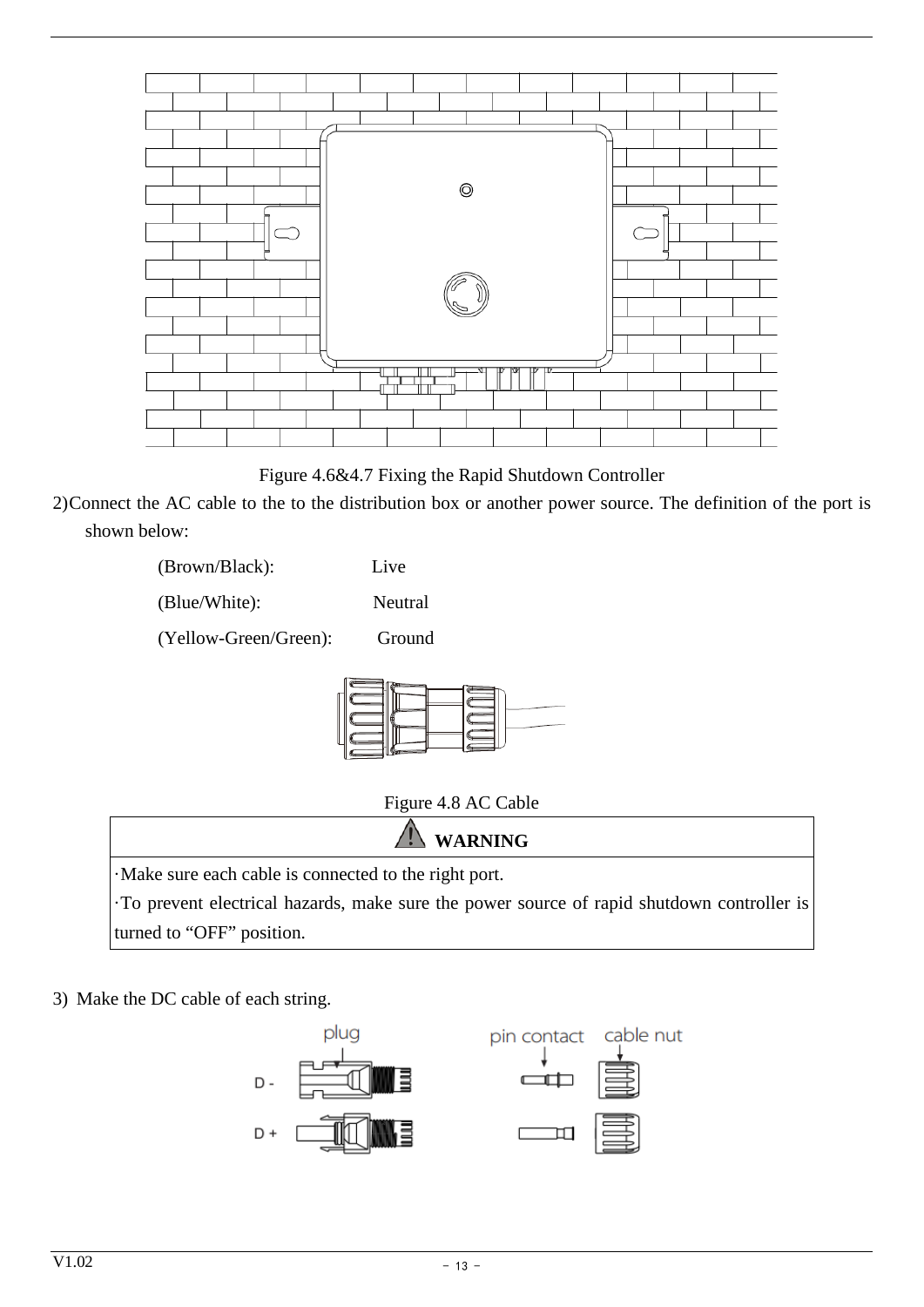

Figure 4.9&4.110&4.11&4.12 Make the DC cable

4) Plug each string of rapid shutdown devices to the rapid shutdown controller. Then plug each output cable to the solar inverter.



Figure 4.13 Connect the DC cable

5) Put the warning label in the PV system as required in the section 690.56(C) of NEC (NFPA70).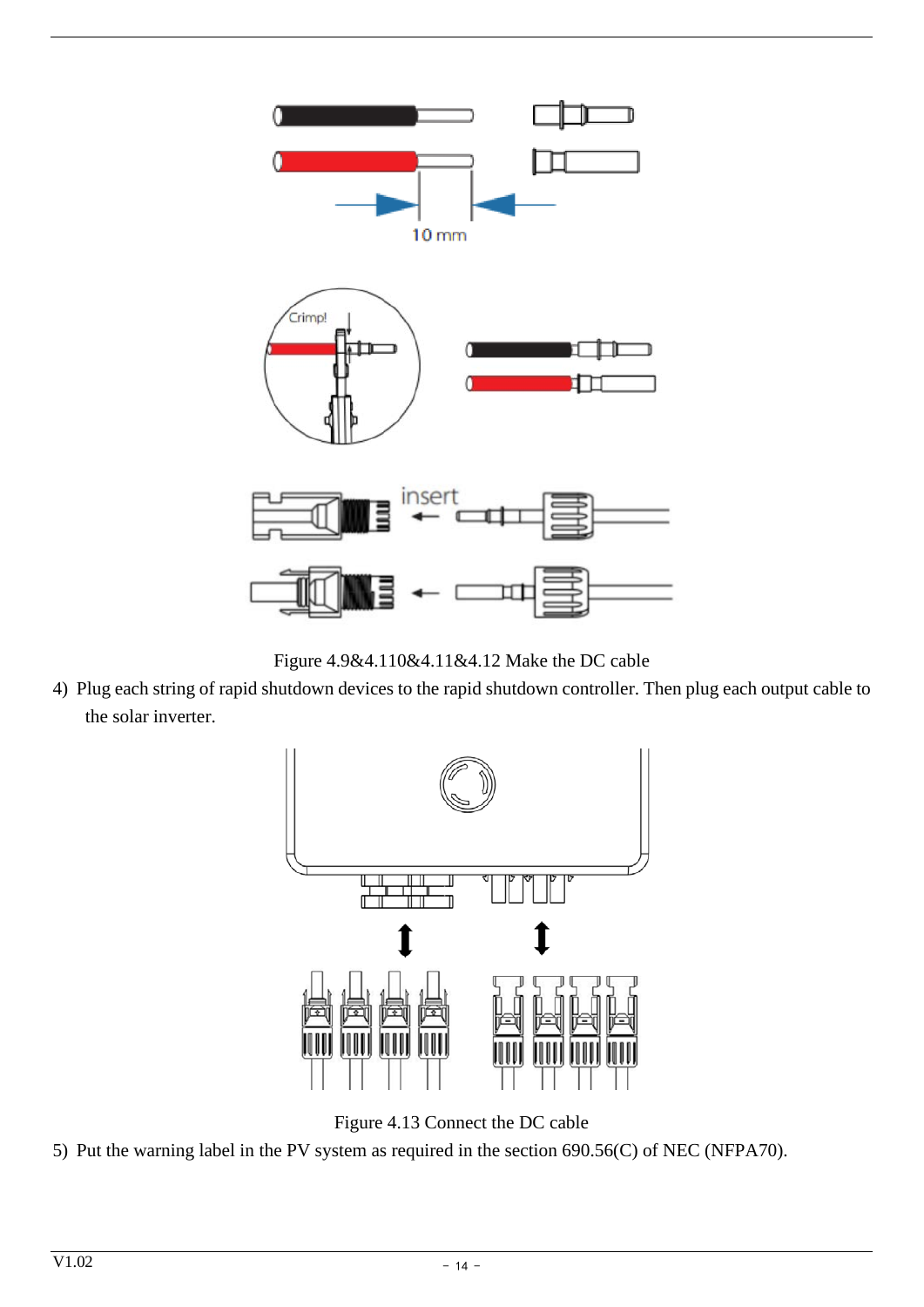

Figure 4.14 Warning Label of PVRSS

## <span id="page-14-0"></span>**4.5 Start the PVRSS system**

Turn on the power source of rapid shutdown controller. The rapid shutdown control system will start to work.

The status of lights is shown as below:

|              | On                                 | Off                           |
|--------------|------------------------------------|-------------------------------|
|              | Rapid shutdown controller is       | Rapid shutdown controller is  |
| <b>Power</b> | powered on and send signals to the | powered off or stop sending   |
| (Red)        | rapid shutdown devices in each     | signals to the rapid shutdown |
|              | string.                            | devices in each string.       |

Table 4.1 Light Status

Firefighters can push the button to cut off all the solar modules while in the emergency.

After the emergency, users can rotate the button and the solar module will work again.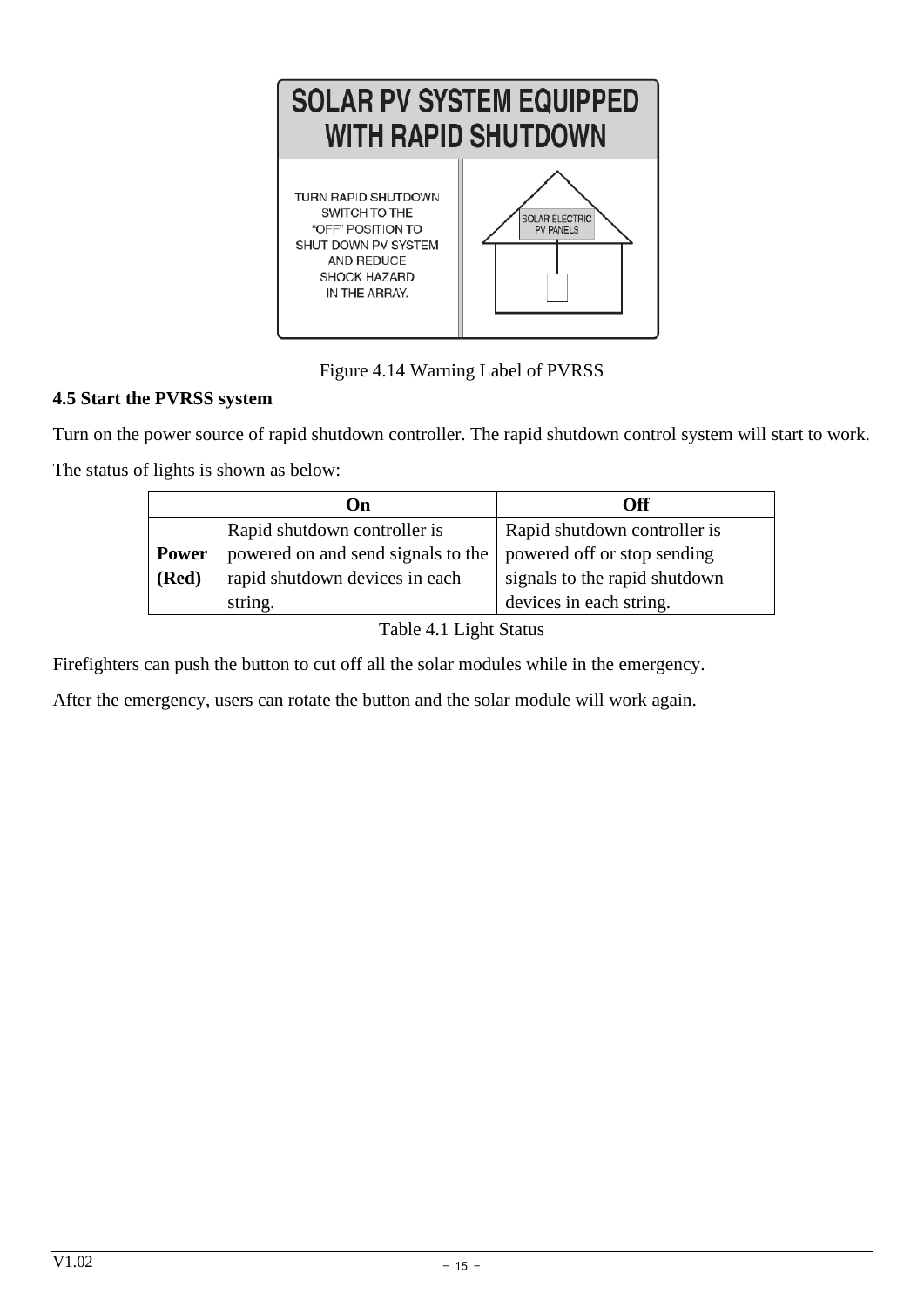# <span id="page-15-0"></span>**5 System Test and Troubleshooting**

## <span id="page-15-1"></span>**5.1 System test**

#### <span id="page-15-2"></span>**5.1.1 Function test**

Please do the function test regularly.

1)Push the button of rapid shutdown controller. The status of light will be off. Check the solar inverter. The DC current will be cut off and the DC voltage will be lower than 30V in 30 seconds.

2)Rotate the button of rapid shutdown controller. The status of light will be on. The solar will start to work again.

#### <span id="page-15-3"></span>**5.1.2 Maintain test**

When the TSOL-RSDM-CQ stops working, the TSOL-RSDM-DS will have a continuous 0.9 V output and the TSOL-RSDM-DD will have a continuous 1.75 V output.

1)Push the button and stop the TSOL-RSDM-CQ.

2)Separate the DC cable and rapid shutdown controller. Test the voltage of each DC cable.

| System Voltage = $0.9 V *$ Quantities of TSOL-RSDM-DS or | System Work |
|----------------------------------------------------------|-------------|
| System Voltage = $1.75$ V $*$ Quantities of TSOL-RSDM-DD | Normally    |
| System Voltage $< 0.9 V *$ Quantities of TSOL-RSDM-DS or | System Work |
| System Voltage < 1.75 V * Quantities of TSOL-RSDM-DD     | Abnormally  |

Table 5.1 System test

#### <span id="page-15-4"></span>**5.2 Troubleshooting**

| <b>Description</b>          | <b>Troubleshooting</b>                                               |
|-----------------------------|----------------------------------------------------------------------|
|                             | 1) Check if the button of controller is turned to off;               |
| Status light is always off. | 2) Check if the AC power supply is normal;                           |
| PVRSS doesn't work.         | 3) Check if the AC voltage is over the operating voltage rang;       |
|                             | 4) Contact TSUN.                                                     |
|                             | 1) Test the voltage of DC cable. If the voltage of DC cable is       |
| Status light is on.         | zero, check the connection of DC cable.                              |
| DC voltage of inverter is   | 2) If the voltage of DC cable is normal as described in $\S 5.1.2$ , |
| OV.                         | there is something wrong in the DC input of inverter.                |
| PVRSS doesn't work.         | Contact the supplier of inverter.                                    |
|                             | 3) Contact TSUN.                                                     |
| Status light is on.         |                                                                      |
| DC voltage of inverter is   | 1) Replace a new rapid shutdown controller.                          |
| normal.                     | 2) Contact TSUN.                                                     |
| PVRSS doesn't work.         |                                                                      |
| Status light is on.         | 1) Test the output voltage of each rapid shutdown device. If the     |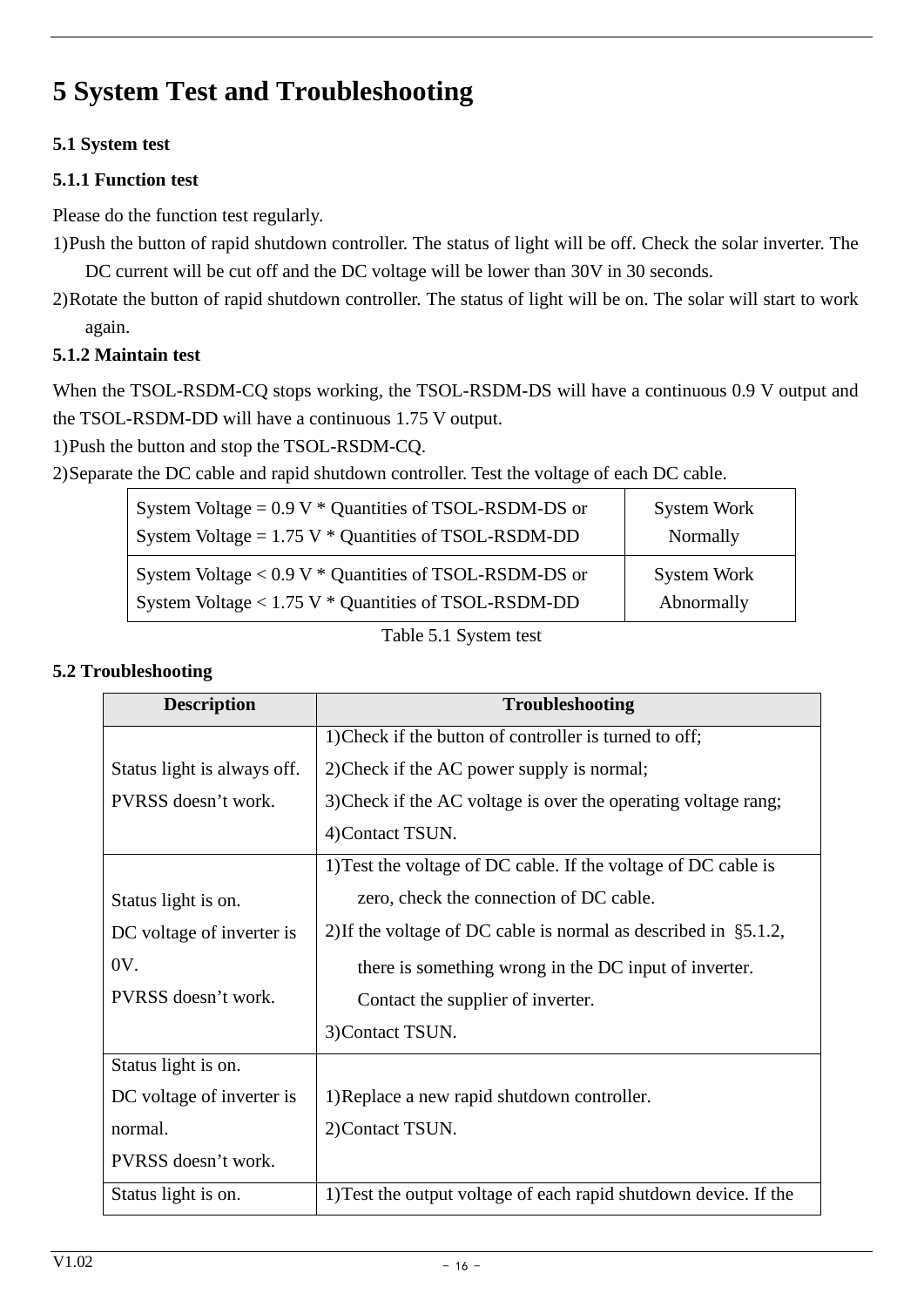Table 5.2 Troubleshooting

# <span id="page-16-0"></span>**6. Recycling and Disposal**

This device should not be disposed as residential waste. A rapid shutdown device or controller that has reached the end of its life and is not required is to be returned to your dealer or you must find an approved collection and recycling facility in your area.

## <span id="page-16-1"></span>**7. Guarantee Service**

Within warranty period of the products, the invoice and date of purchase are required for the service. Besides, the trademark on the product should be clearly visible, otherwise warranty is not available.

The product warranty covers all damage caused by design or production. However, the followings are not covered:

\* Beyond the warranty period;

\* No valid warranty card and product serial number;

- \* Damage in transportation;
- \* Incorrect use, operation and modification;

\* Operation in very harsh environment not as described in this manual;

- \* Out of the scope of installation and use specified in relevant international standards;
- \* Damage caused by abnormal natural environment.

More information can be found in TSUN Warranty Policy.

## <span id="page-16-2"></span>**8. Contact TSUN**

## **TSUNESS Co., Ltd (Headquarter)**

Tell: +86 512 6618 6028

Web: [www.tsun-ess.com](http://www.tsun-ess.com/)

Add: Building D2, No. 555, Chuangye Road, Dayun Town, Jiashan County, Jiaxing City, Zhejiang Province, P.R. China